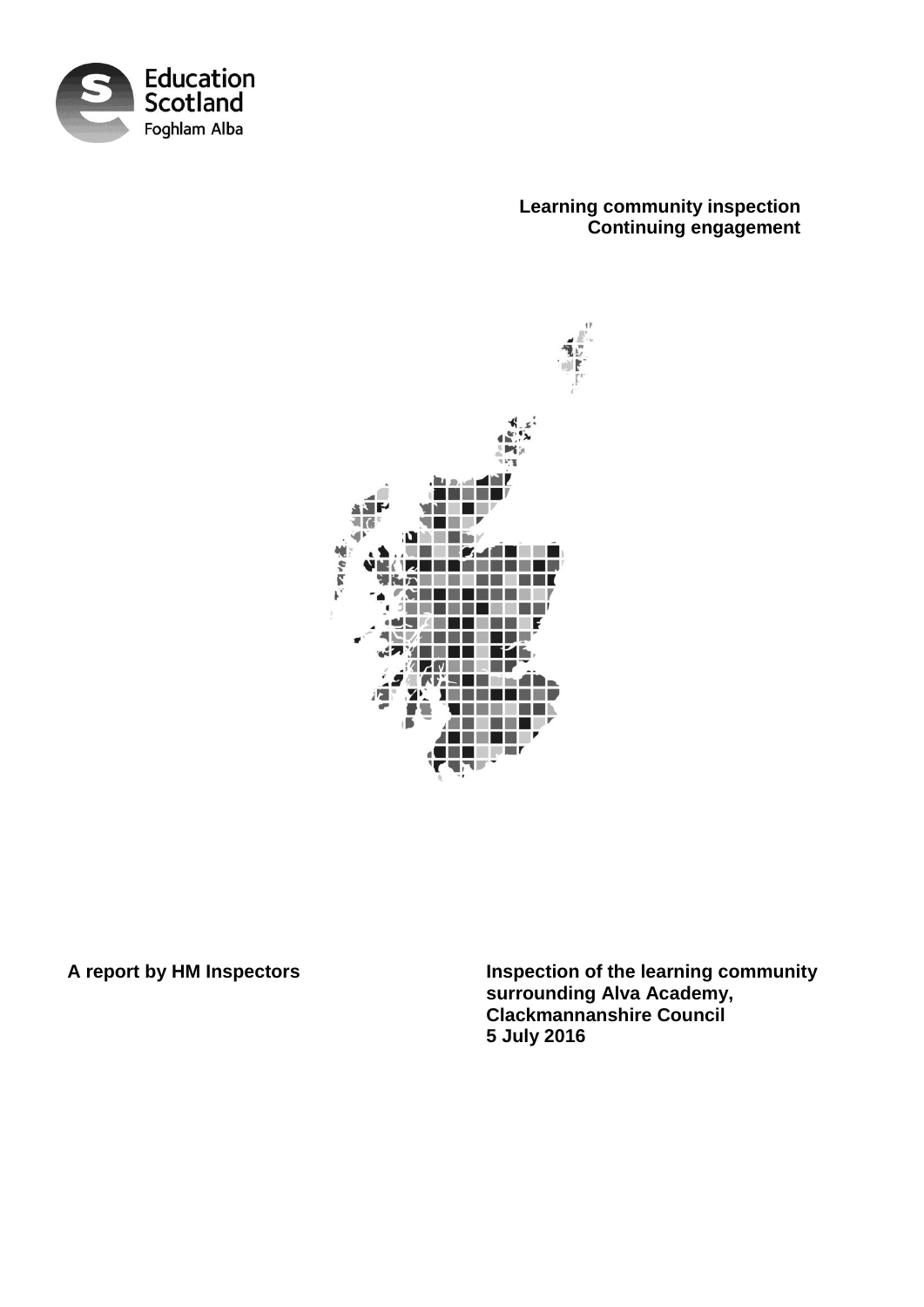HM Inspectors from Education Scotland (ES) joined staff from Clackmannanshire Council and its partners to work with them on a validated self-evaluation (VSE) of Alva Learning Community as part of their on-going improvement activity. This VSE was part of a series of 'try-outs', with the ability to use this approach as an alternative to a continuing inspection in the learning community. Prior to the VSE the Area Lead Officer (ALO) and other HM Inspectors worked closely with the authority to agree the parameters of the VSE visit that took place in October 2015.

In discussion with the HM Inspectors, the authority identified the following quality indicators and themes from the draft *How Good is the Learning and Development in our Community* as the focus of the VSE:

- 5.1 Delivering the learning offer with learners:
	- The extent to which the learning offer is well planned and tailored to identified need; and
	- Recognises and celebrates achievement and attainment.
- 8.1 Partnership working:
	- Sharing of skills, knowledge and experience across partners to improve outcomes; and
	- Joint planning and evaluation which ensures the partnership adds value.

The VSE team consisted of staff from Youth Services, Adult Learning, schools, voluntary sector and other local authority departments. They were supported and challenged by two HM Inspectors from Education Scotland and two Associate Assessors.

If you would like to learn more about our original inspection of the learning community, please visit:

[http://www.educationscotland.gov.uk/Images/LCAlvaAcademyIns051113\\_tcm4-](http://www.educationscotland.gov.uk/Images/LCAlvaAcademyIns051113_tcm4-818477.pdf) [818477.pdf](http://www.educationscotland.gov.uk/Images/LCAlvaAcademyIns051113_tcm4-818477.pdf)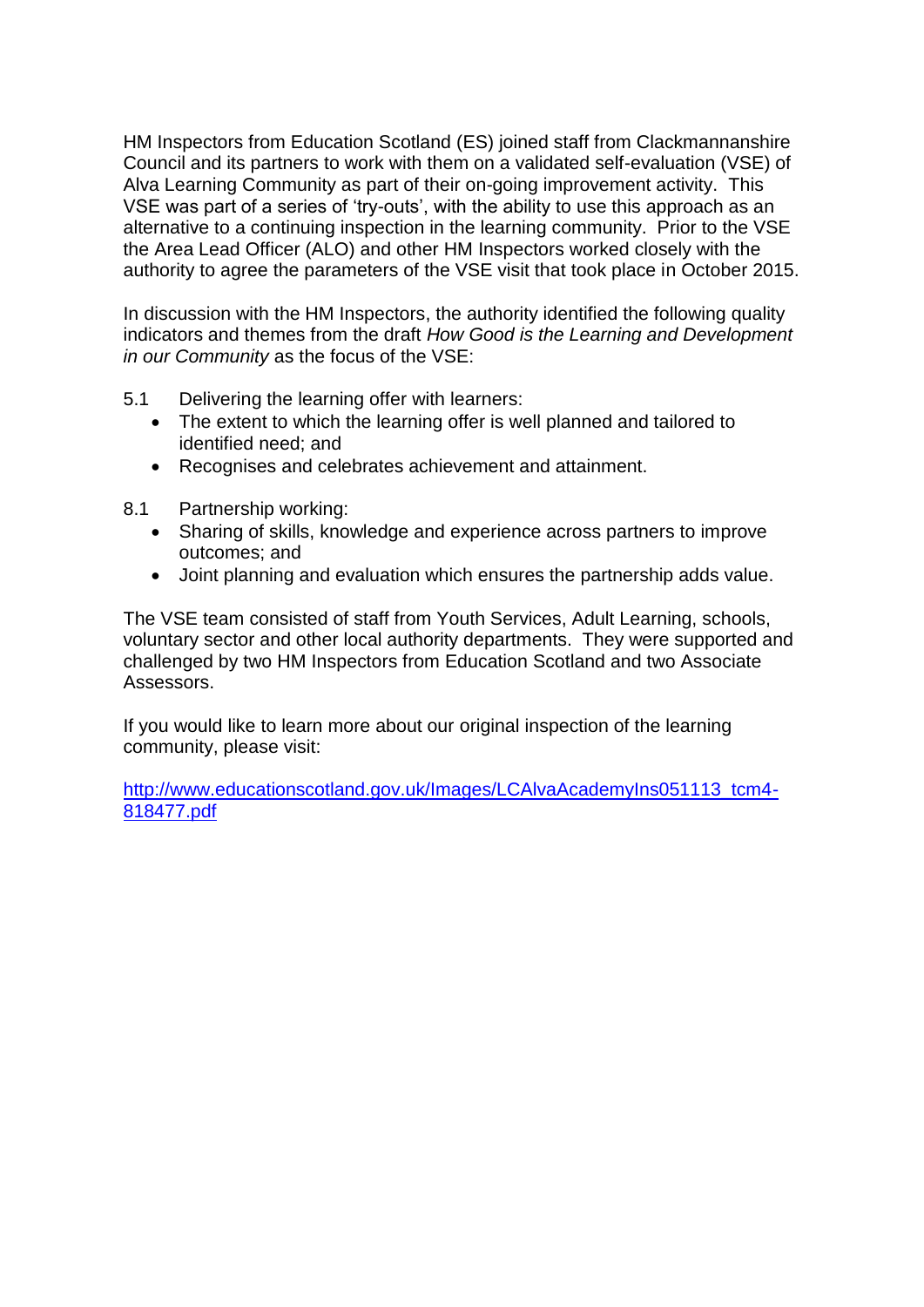## **Contents**

- **1. How well are partners improving learning, increasing life chances, promoting and securing wellbeing?**
- **2. How well are partners working together and improving the quality of services and provision?**
- **3. Do the learning communities have a clear sense of direction?**
- **4. What happens next?**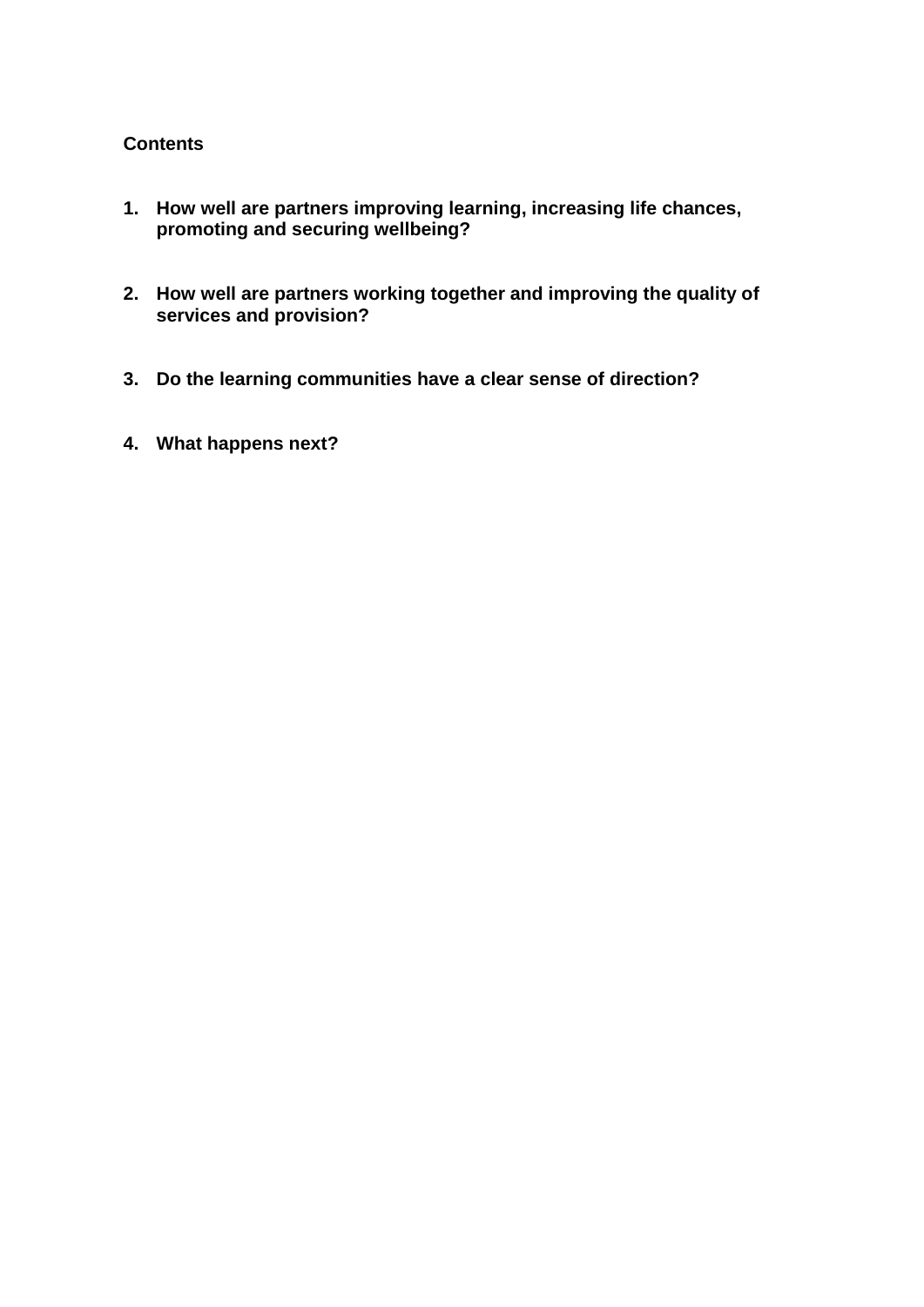### **1. How well are partners improving learning, increasing life chances, promoting and securing wellbeing?**

Planning the learning offer with learners and targeting individual and group needs is improving. Some partners are using and reviewing Individual and Group Learning Plans and targeting provision for example English for speakers of other languages (ESOL), literacies and work with young people with additional support needs. However, these approaches are not consistent and Community Learning and Development (CLD) partners could better plan with learners, set and review targets and share progress. Achievement and attainment for young people and adults are recognised and celebrated through the use of achievement awards and celebration events such as the ESOL and Youth Services annual awards. However, this could be extended and embedded across partnership provision. A focus on the learning offer for adults and communities, accreditation and celebration by partners is also required.

#### **2. How well are partners working together and improving the quality of services and provision?**

Inspectors found some examples of joint planning and evaluation amongst partners, some of which have a partnership agreements in place such as Youth Services and Alva Academy. The use of *Getting it right for every child* (GIRFEC) as an approach by the Young Parents Project and Family Nurse Partnership, and the multi-agency screening group is also adding value to partnerships. However, this is not consistent and improved methods for the sharing of skills, knowledge and experience across the partnership is required. This would be further supported by the development of local profiles, informed by local and national data, ensuring best use of partnership resources.

Workforce development is starting to improve but there is more to do. Some youth workers feel very well supported and trained and are using learning to improve practice through the Personal Development Award in Youth Work. There is scope to focus on a strategic approach to workforce development which is informed by need.

Managers and team leaders agreed enthusiastically to participate in the 'try out' VSE. Team leaders showed knowledge of intended approach and commitment to the process. However, further support from managers, staff teams and partners during the VSE week would have helped the authority gain more from the VSE. Although, a few partners were involved, they would have benefitted further from actively leading on aspects of the VSE. This would have also assisted with triangulation of evidence. Clearer guidance from Education Scotland at the start of the process on expected level of partner involvement and roles would have also helped.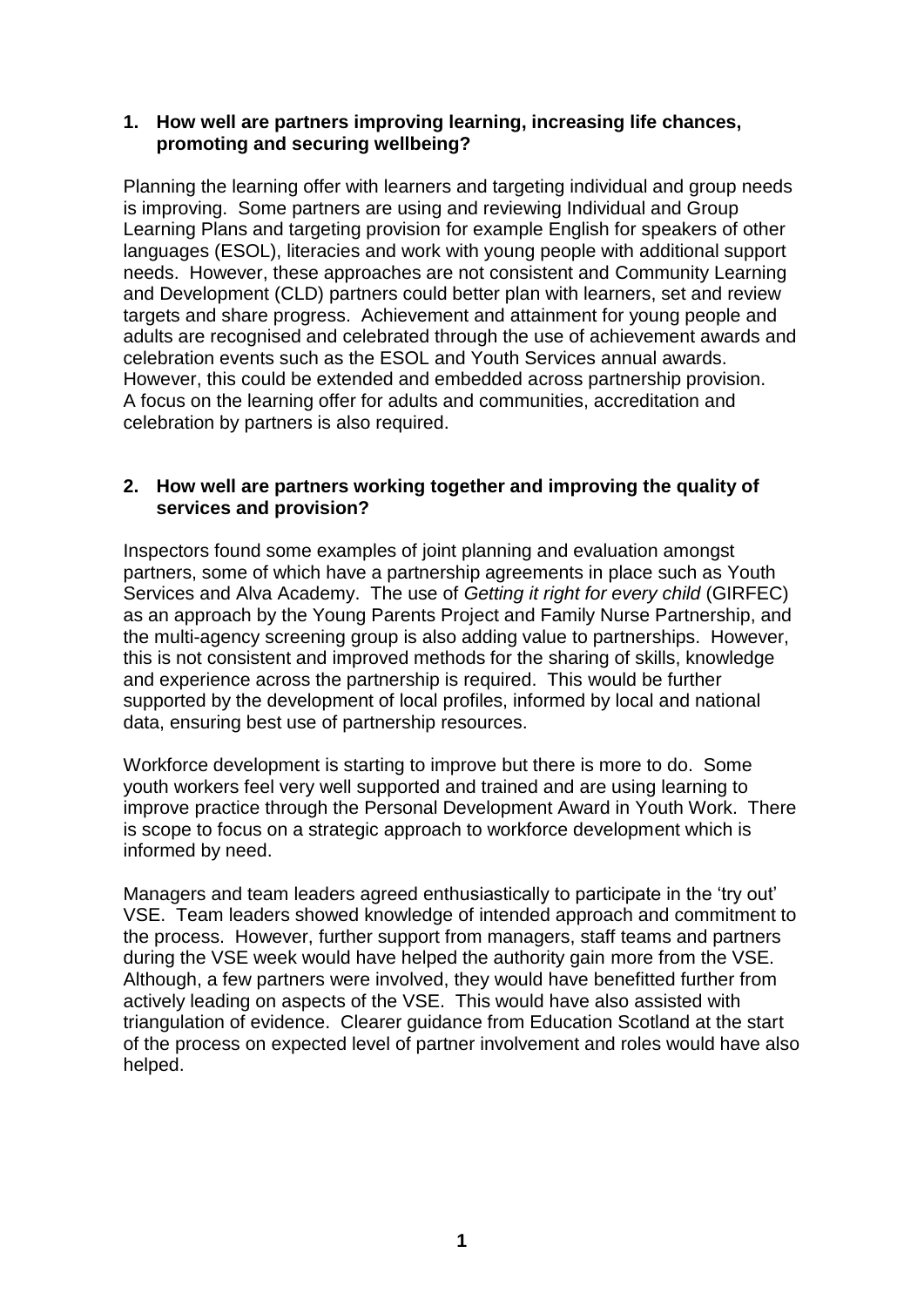# **3. Do the learning communities have a clear sense of direction?**

Whilst HM Inspectors recognised that some progress had been made, self-evaluation across CLD is not yet embedded in practice. For example, there are some early signs of planning for improvement through the development of the partnership CLD three year plan. However, many partners were unclear about their role, expected outcomes for learners and how these would be demonstrated. This requires focussed attention.

# **4. What happens next?**

Whilst HM Inspectors recognise the progress made, more needs to be done. HM Inspectors are not yet confident that self-evaluation and planning is robust enough. As a result we will return to the authority in late 2016 to conduct further evaluative activity.

Ann Kivlin HM Inspector 5 July 2016